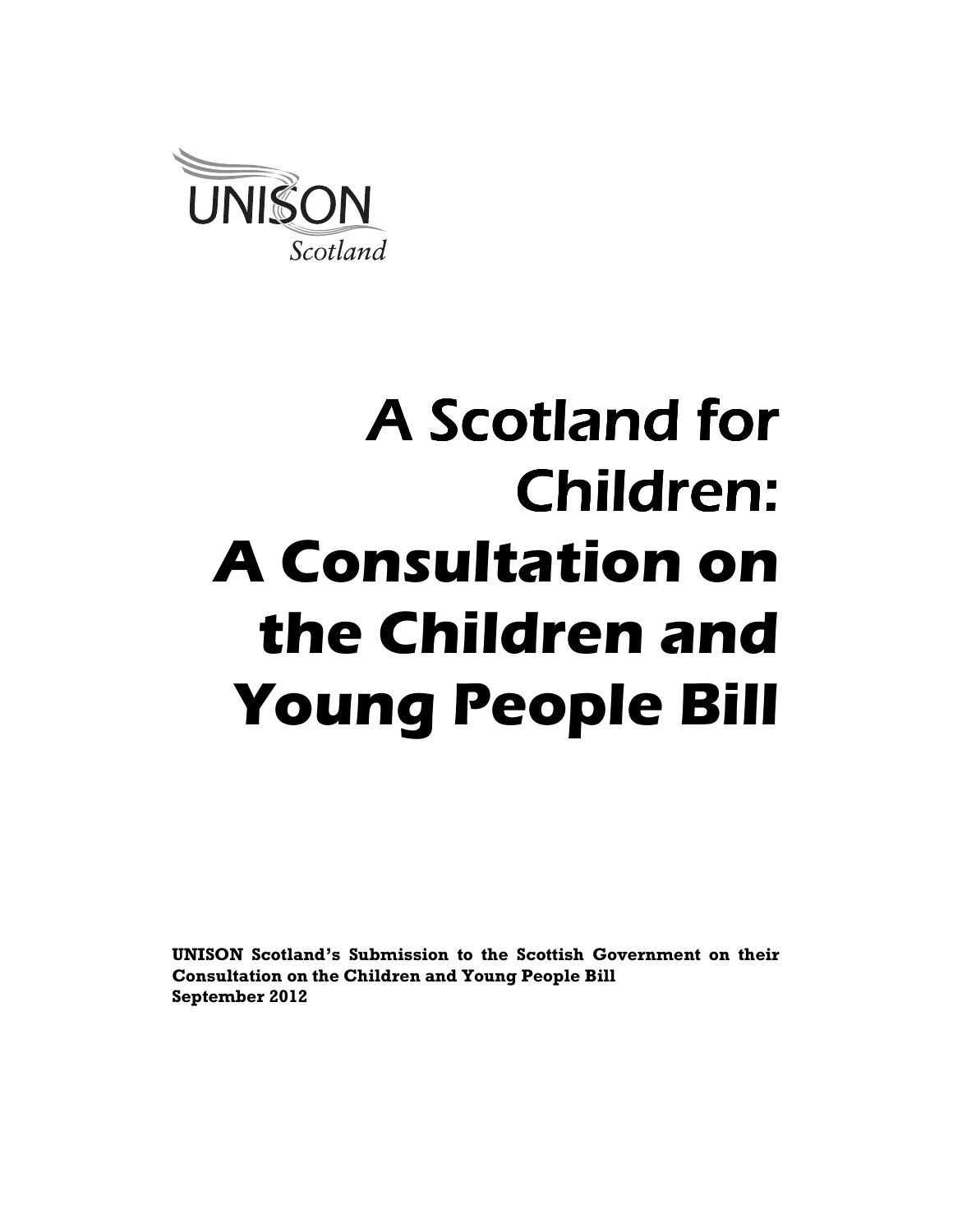# Introduction

UNISON is Scotland's largest trade union representing over 160,000 members working in the public sector. We represent social workers, social care staff, health and education staff who are part of the workforce for children and young people, many of whom will be affected by the Scottish Government's proposals.

UNISON Scotland welcomes the opportunity to respond to the Scottish Government on their consultation on the Children and Young People Bill, using the views of our members, with whom we have consulted widely.

# General Comments

UNISON Scotland has supported the principles of Getting it Right for Every Child (GIRFEC) since its inception and we believe that many of the measures contained in the proposed Bill can only strengthen the policies contained within it.

However, there are several areas which we believe merit further consideration prior to the Bill being passed and other issues which we feel will need to be addressed to enable it to bring about the improvement it aims to introduce.

The most important of these is, we believe, the need for adequate resources to be guaranteed to ensure the improvements can be implemented. While training, cultures and 'silo' thinking may be obstacles to delivering the full ethos of 'Getting it Right', the biggest block comes from staff being unable to deliver due to workloads and resource pressures. The Government needs to recognise this if it to turn the aims of the Bill into a reality for children in Scotland.

We also believe that early intervention is the key to successful outcomes for children, as we have stated in our responses to many consultations over the years. Particularly, as we outlined in our response to the Scottish Parliament Education and Culture's recent Inquiry into decision-making on whether children should be taken into care, it is dangerous to read too much into health and educational factors when measuring outcomes for children leaving care because of the unknown influence of the factors that caused the children to come into care in the first place. However, it is clear that outcomes are poor and early intervention – before damage is almost irreversible – is essential. http://www.unison-

scotland.org.uk/response/LookedAfterChildren\_ResponsetoScotParlEducation+CultureCttee\_Aug2012. pdf

We have consistently supported measures that will lead to early intervention to improve outcomes for children and young people. It is well researched that early neglect leads to physical damage (including brain development) as well as emotional and behavioural difficulties for children. The later the problems are addressed, the more difficult it is to reverse the damage.

However, care needs to be taken that community responses to early intervention do not merely support the neglect in situ. We welcome the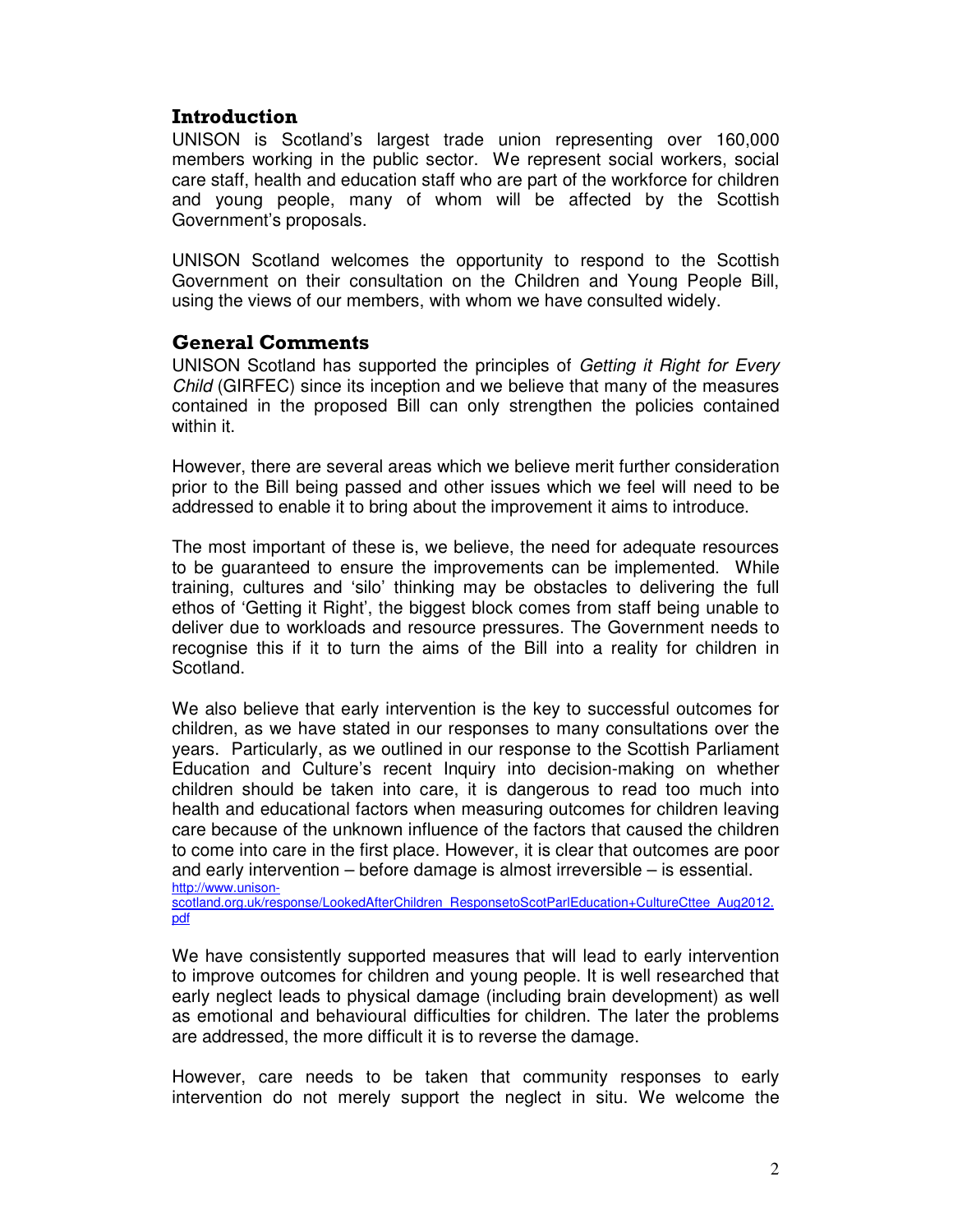concept that early intervention should be "as enabling as it is preventative" and where it is not achieving change quick enough to avoid damage to children, action needs to be taken. The Government and society therefore need to be prepared for the possibility that early intervention may lead to more children coming into care in at least the short term.

We also noted in the response that:

 "One of the critical, and often unforeseen, effects of the GIRFEC approach and more focus on early intervention is that higher threshold problems are identified at an earlier stage and children who might have gone under the radar are being accommodated. As such the expected outcome of less children becoming accommodated is not being realised and there is a real possibility of a considerable increase at least in the short term.

"Another factor with the potential to lead to more children becoming accommodated is where staffing at practice team level has improved to the extent that staff can make early thorough assessments, again identifying children who may otherwise have gone under the radar. Society's expectations and thresholds regarding chronic neglect have changed significantly in recent years and some of our members report that this has led to children being accommodated (correctly) who might previously not have been. Anecdotally, it appears that courts and hearings are more willing to take action in terms of evidence of neglect but difficulty remains in evidencing and convincing systems of the presence of  $-$  and the extremely damaging effects  $-$  of emotional abuse.

"One of the major barriers to best practice and positive outcomes is the inability in most circumstances to have a positive choice of placement to best match the child's needs. All too often children are accommodated in the only resource available at the time, whether that is a foster carer or a unit. In 1999, the Edinburgh Inquiry recommended that residential units should operate consistently below capacity so that there could be a genuine choice of placement for a child. We are not aware of this ever being enacted in any local authority."

Resources, therefore, are an obvious issue in residential care but they are also critical in early intervention. Most social work staff will attest that they are primarily involved at the response end in child protection etc, rather than with the protective side. When resources are tight, the highest priority has to be the child at risk now rather than the one who faces being at risk tomorrow or the day after.

A further inhibition is that the Government rarely measures performance in early intervention but has a host of measures and KPIs when it comes to child protection, children's reviews and reports for children's hearings.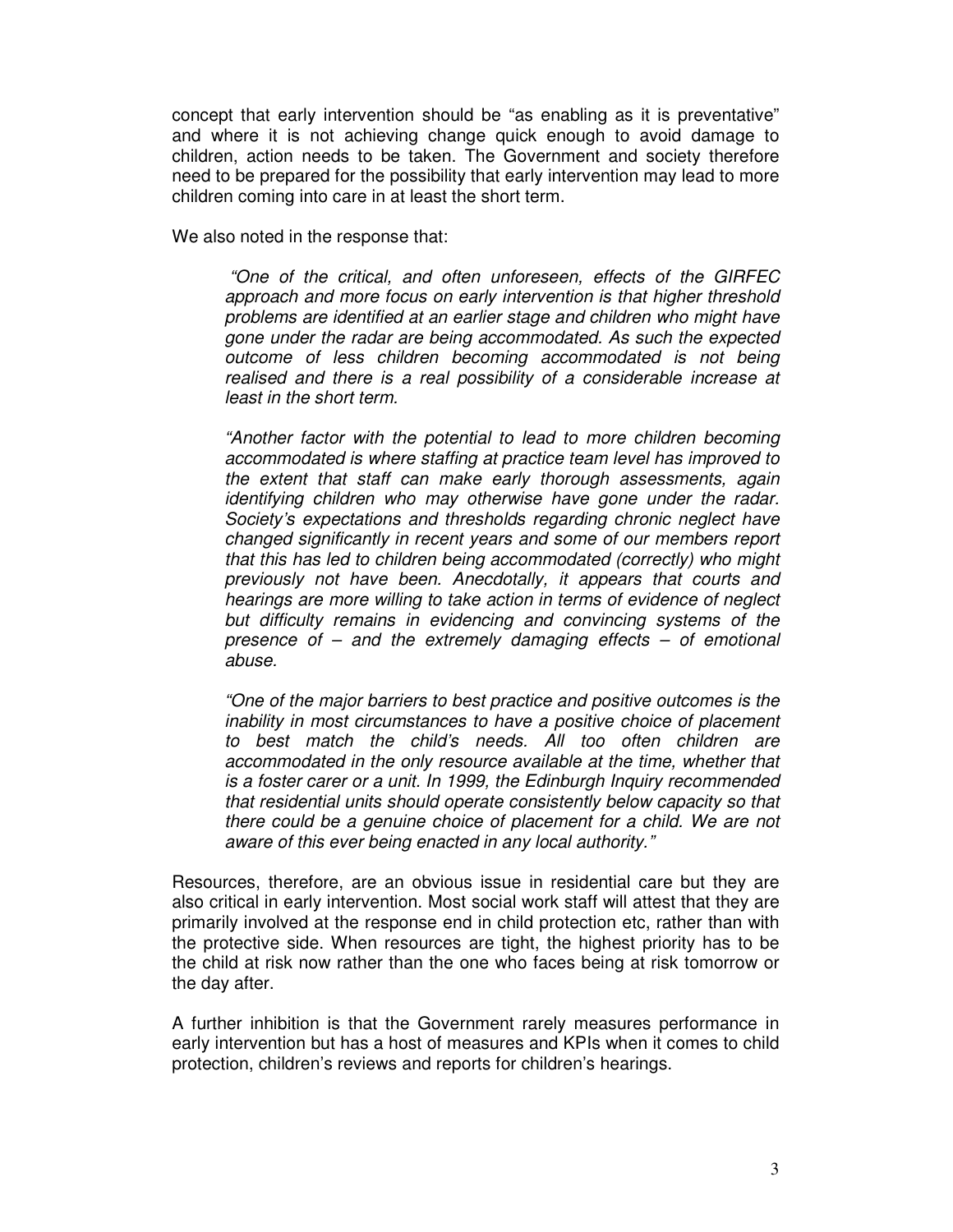There are also some issues to be raised which would assist with improving services.

The consultation draws attention to the delayed interventions in meeting the needs of vulnerable children who are not on the Child Protection register. This underlines our comments above about the pressure on resources and the fact that staff priorities are diverted to the higher end of need, especially when that becomes subject to measurable performance as defined by inspections. Once a child is in the 'system', all of the measurements, duties and KPIs kick in irrespective of whether they are a higher or lower priority than children who do not yet have the CP or looked after label.

Delays in other circumstances also need addressing. All of the evidence available to us tells us that, when children cannot go home, the sooner they move on to permanent placements, the more chance there is of mitigating or reversing damage. The Government needs to look at the role of the courts in many of the delays encountered. We are aware of permanency cases being in court for years. We are also aware of Sheriffs' reticence to allow children to move to long term placements during the court processes. This causes unnecessary damage to children in terms of attachment and recovery from emotional and indeed physical damage.

Delays and obstructions in a non-child friendly court system should not be allowed to create a situation where the system is avoided and children end up placed permanently but have to return yearly or more frequently to a children's hearing where, for them, their whole security in permanence is up for debate. This negates the security and predictability of permanence that allows children to recover and repair.

We welcome proposals to improve reporting on outcomes but do not believe that Single Outcome Agreements are at this stage the best way to achieve that. Much more academic research work needs to be done to provide professionals in the field with good evidence of what brings better outcomes and how to measure those outcomes.

Data protection is also an area which needs to be addressed. There needs to be much more clarity about the threshold for sharing personal information and the public need to be aware that information they currently believe will lie with only one agency, may well be shared with others. This has major implications as to how that information is stored in agencies not used to managing such information, whether it then shared on with other agencies, whether it is then used for purposes other than originally intended (e.g. eviction proceedings etc) and how people can exercise their right to a data subject access request across these agencies.

Our members are concerned that the blanket pressure, arising from inquiries and the GIRFEC agenda, to ensure information exchange is leading to information being shared at thresholds far below child care or protection cases and in circumstances that could leave agencies open to data protection breaches. Families with vulnerable children often have to share information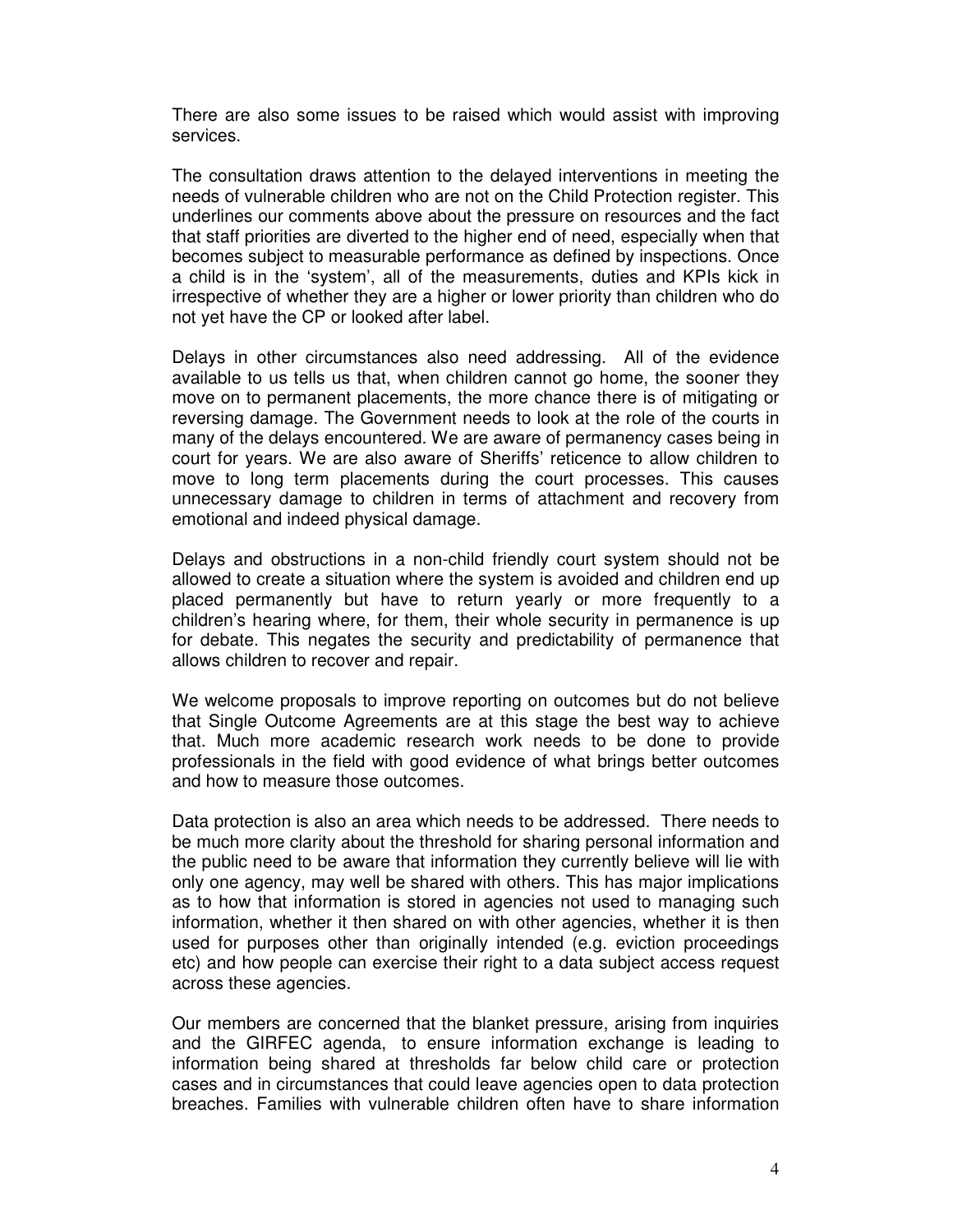with a number of agencies and either lose their awareness of the right to confidentiality or are unaware how information is shared and what they can do about it. This is not the case with the wider population who may have serious concerns about how and when information is shared across universal services. Our members need greater clarification on the circumstances in which information exchange is appropriate.

# **QUESTIONS**

#### Chapter 1: A Scotland for every child

#### 1. Do you feel that the legislative proposals will provide for improved transparency and scrutiny of the steps being taken by Scottish Ministers and relevant public bodies to ensure the progressive realisation of children's rights?

UNISON Scotland recognises the patchy investment in GIFREC across the country and welcomes the proposal to put many of the laudable objectives into legislation. We hope that the result of this will be a bigger investment from universal services in Getting it Right for Every Child principles.

We fully welcome the accent on the rights of children in line with the UNCRC and the duties to be placed on ministers to take steps to further the rights of children and promote awareness of the UNCRC.

# 2. On which public bodies should a duty to report on implementing children's rights be applied?

We note the duty of local authorities and other agencies to 'report' on what they are doing to promote children's rights but would have preferred a similar duty as that on ministers to have been placed upon them. We remain concerned from our experience in the first draft of the Children's Hearings Scotland Bill and in the recent drafts of Children's Hearings Rules that the concept of human rights applying equally to children as they do to adults it not always fully understood.

Our members report concerns that the courts and sometimes children's hearings lean more towards parental or adult rights than they do to the rights of children. Putting the UNCRC concept at the centre of the proposed legislation is therefore welcome.

We would support the duty being applied to local authorities, health services, the community and voluntary sector, organisations providing procured services on behalf of or in partnership with public bodies, the police and the court system.

Training for staff, children's panel members and sheriffs, among others, will be critical to ensuring an understanding of UNCRC issues and ensuring their implementation.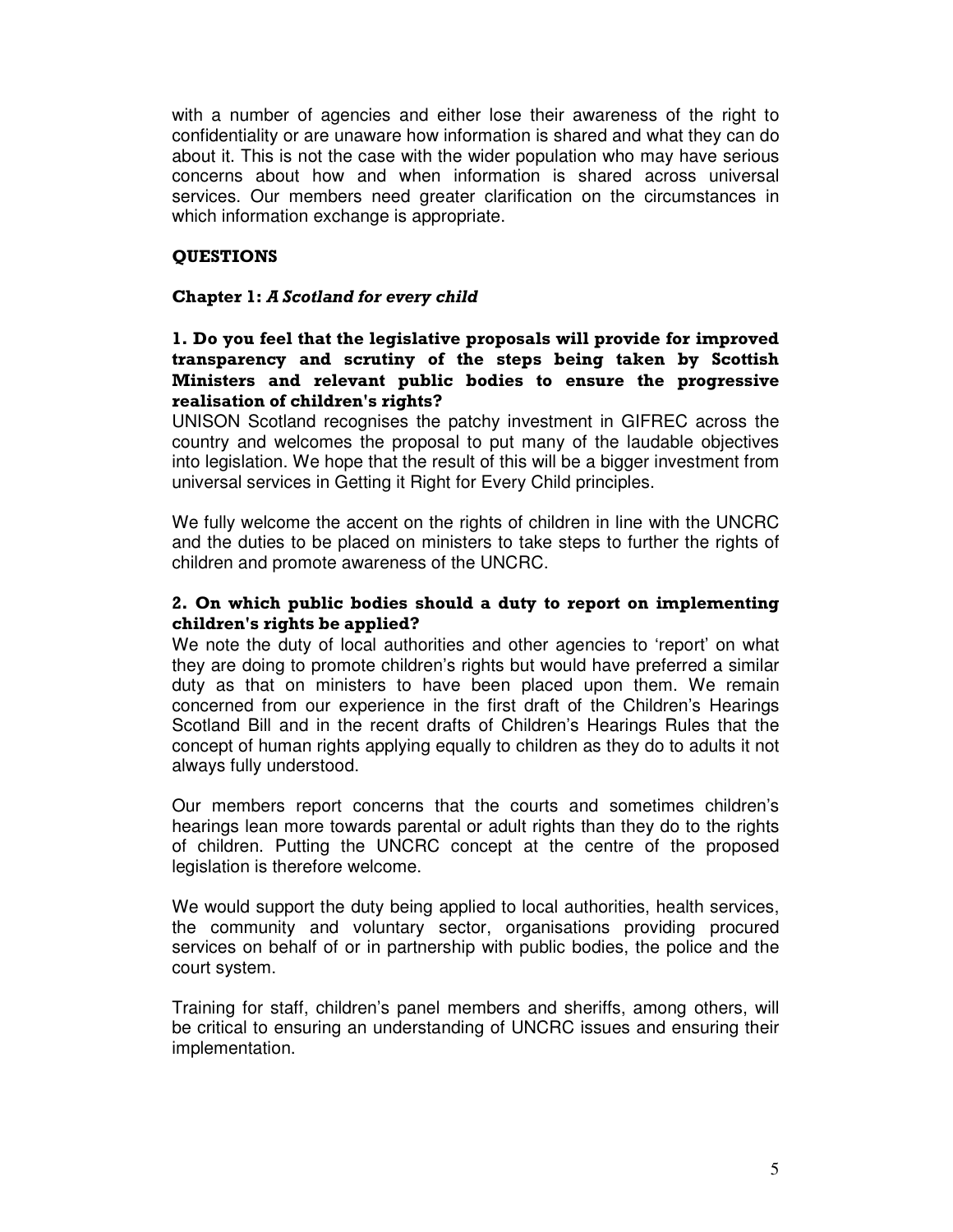# 3. Do you agree that the extension of the Children's Commissioner's role will result in more effective support for those children and young people who wish to address violations of their rights?

We welcome the suggestion to extend the Commissioner's power to undertake investigations on behalf of individual children and young people.

#### 4. Do you agree with the definition of the wellbeing of a child- or young person-based on the SHANARRI Wellbeing Indicators, as set out in the consultation document?

We welcome the approach that puts the concept of wellbeing at the heart of design and delivery of services and the attempts to create an understanding of the concept.

#### 5. Do you agree that a wider understanding of a child or young person's wellbeing should underpin our proposals? Yes.

# 6. Do you agree that a duty be placed on public bodies to work together to jointly design, plan and deliver their policies and services to ensure that they are focused on improving children's wellbeing?

We welcome the duty of public services to work together to plan and deliver services but we caution against top down mergers or 'integration' which change management and funding structures but make very little difference to children at service delivery level.

We caution against adopting too many lessons from the Highland experience for example and question whether that is necessarily transferable to different communities and especially deprived inner city or central belt communities.

However, we question the practicability of this ability of this aim to be realised, in the era of budget restrictions in which all public bodies are operating.

7. Which bodies should be covered by the duties on joint design, planning and delivery of services for children and young people? Local authorities, health services and the community and voluntary sector where they provide children's services. The key to successful services and joint planning is consistency and the ability to plan strategically, as such any commissioning must ensure commitment to the joint plan and must be subject to the same duties as public bodies, including the UNCRC duties and Freedom of Information.

#### 8. How might such a duty relate to the broader Community Planning framework within which key service providers are expected to work together?

See our response to the Scottish Government consultation on Community Planning.

http://www.unison-scotland.org.uk/response/CommunityEmpowerment&RenewalBill\_response\_Sep2012.pdf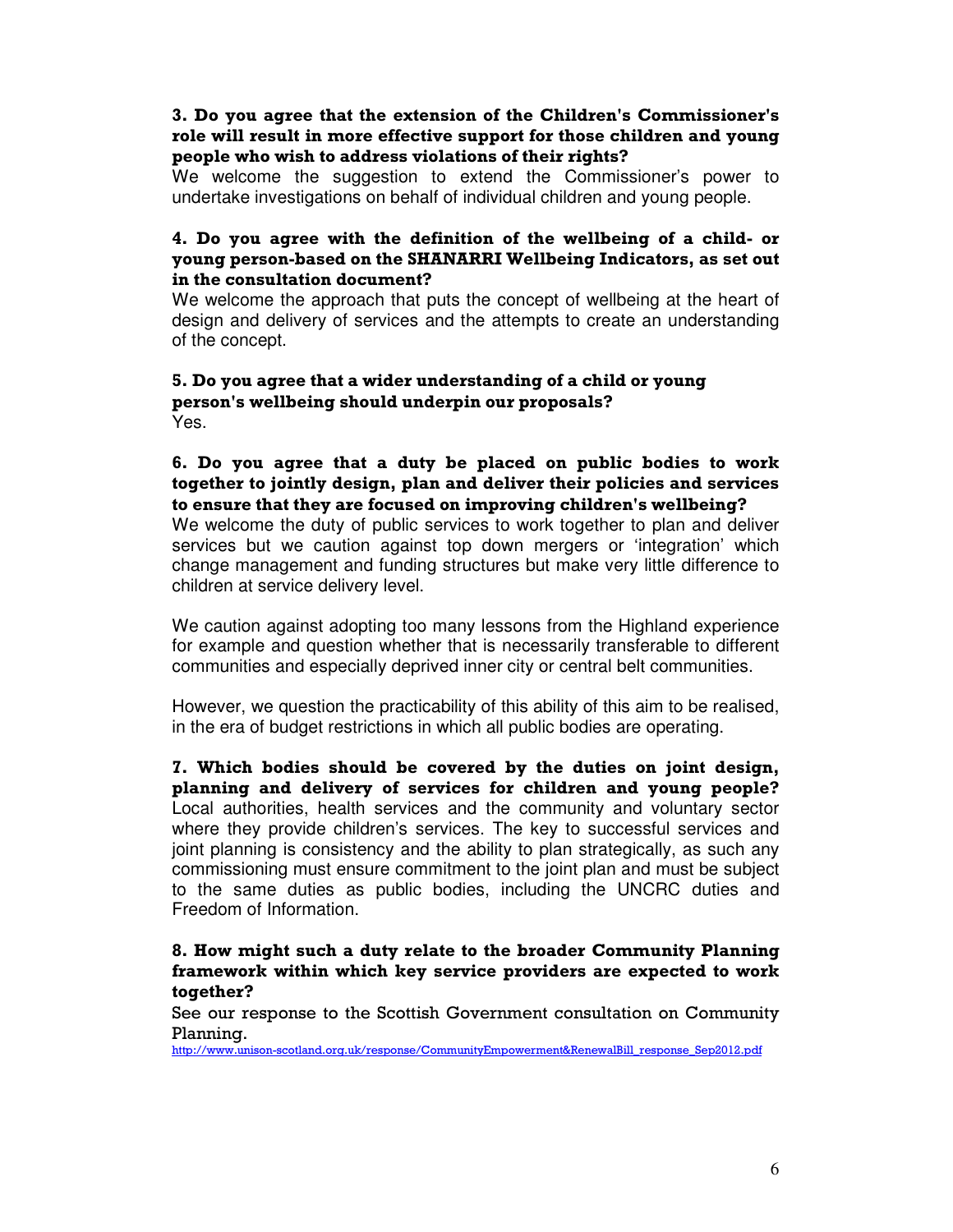#### 9. Do you agree that we should put in place reporting arrangements making a direct link for the public between local services and outcomes for children and young people?

Yes, but not only local services. Health services and other nationally coordinated services need to be included.

# 10. Do you think that these reporting arrangements should be based on the SHANARRI Wellbeing Indicators as set out in this consultation paper?

The SHANARRI indicators are widely used but they need to be constantly reviewed and updated. They need to extend beyond health and care into economic planning, employment, training and broad social welfare provision.

# 11. On what public bodies should the duty for reporting on outcomes be placed?

See Question 7 above.

#### Chapter 2: A Scotland for each child

# 12. Do you agree that the Scottish Government should increase the number of hours of funded early learning and childcare?

Yes. We welcome the increase in minimum annual provision for pre-school education, the increase in flexibility to make this service 'seamless' and the additional provision for vulnerable children. Despite the perception that education and care are separate, we would reiterate that there is no split between care and education in early years' provision. We need an integrated service disposing of the illusion that those who provide education for early years children don't care, and those who care don't educate. This is a fallacy. It is impossible to do one without the other.

We would also emphasis that nursery nurses are the early years' professionals. Their qualifications cover working with children from nought to eight years. They study theory and principles of children as active learners and child development (physical, emotional and social). Those who wish to take on more responsibilities can embark on further qualifications. Achieving the BA in Childhood Practice or the SVQ Level 4 qualifies staff to manage early years' establishments. All are involved in continuing professional development. All facilities should be led by someone with that level of qualification, not necessarily a teacher.

However, we have concerns how the proposals to increase the number of hours funded will be implemented. Currently the Government funds 475 hours of preschool education for every three and four year old. This is usually accessed from the term after the child's third birthday until they start school. The way some councils utilise this is by providing 12.5 hours per week for 38 weeks of the year, usually 2.5 hours per day. This can then be topped up with a payment for full time provision which would also include lunches if the child was not entitled to free meals. The amount of this top up varies from council to council. The consequences of this are that, mostly in nursery schools, parents take up a part time place either in the morning or afternoon which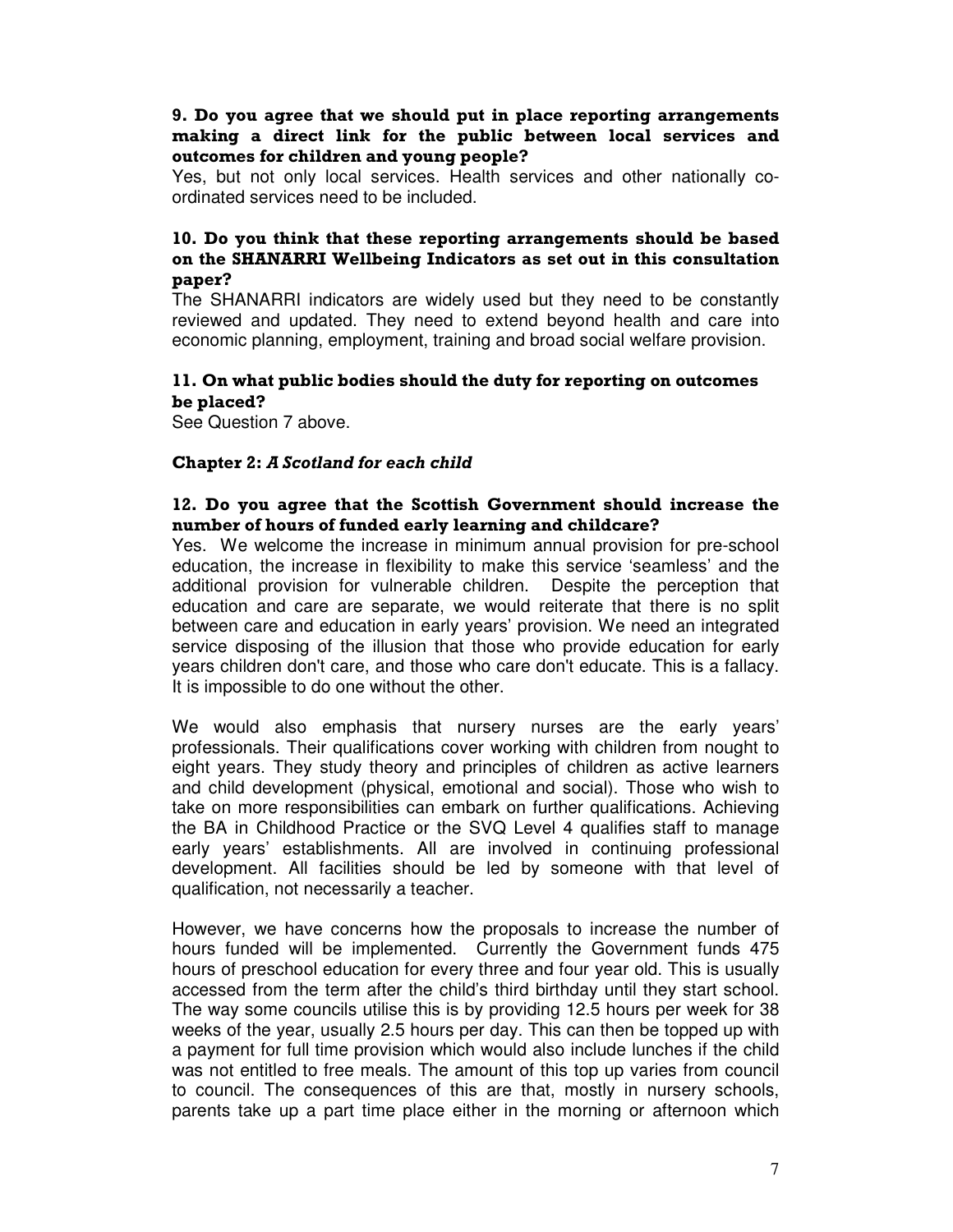means that key workers can have the responsibility of approximately 24 children. Where parents in extended provision have a full time place using the top up key workers would be responsible for eight children. This staffing ratio comes from the guidelines of the former Care Commission which states that for 3 to 4 year olds attending nursery for over 4 hours then the ratio should be 8 children to 1 member of staff. It is 1 to 3 for under twos and 1 to 5 for 2 year olds just for your information.

The proposed 600 hours is to be welcomed especially as the proposals do now not restrict the expansion to early years' education but expand the definition to early learning and childcare. However, the examples given as to how these hours could be utilised causes concerns e.g. 600 hours cannot be divided into an equal part time, part year place even if there was an increase in the hours to 3 per day, 15 per week for 38 weeks which would amount to 570 hours. Therefore more weeks would have to be offered leading to a change of contract for staff, which would cost more money. If more than 3 hours per day was offered as an alternative, contracts would still need to be altered as most nursery nurses work a 32.5 or 35 hour week which could not accommodate two part time places of 3.5 hours as planning, organisation, setting and clearing up time is included in this. Other patterns suggested in the consultation could lead to split weeks which could have the effect of doubling the amount of children attending the nursery which would again lead to workload issues as described above.

In addition, current staff to children ratios include the heads or managers of units and are provided very often at a minimum. We have some experience of 'wrap-around' care involving several changes of worker for children in the course of a day. This provision cannot be successfully provided without investment in the workforce.

#### 13. Do you agree that the Scottish Government should increase the flexibility of delivery of early learning and childcare?

Yes. More flexibility would be required with an increased amount of extended provision but this will probably lead to a change of contract for the staff involved. The Scottish Government and employers need to be reminded that this is predominately a female workforce, who have their own childcare needs which term time working arrangements fulfil.

The other area not mentioned in the document is the inclusion agenda, specifically the area around additional support for learning. The additional resources which are clearly needed to provide this support, including staffing ratios, need to reflect this as well as the identification of the range of professionals required to provide this support e.g. Health professionals, speech therapists, psychologists etc.

14. Do you think local authorities should all be required to offer the same range of options? What do you think those options should be? UNISON believes that we need a mixture of high quality care and education for all children from birth to school age, childcare provided by trained and valued staff; in a way that suits the working lives and pockets of parents.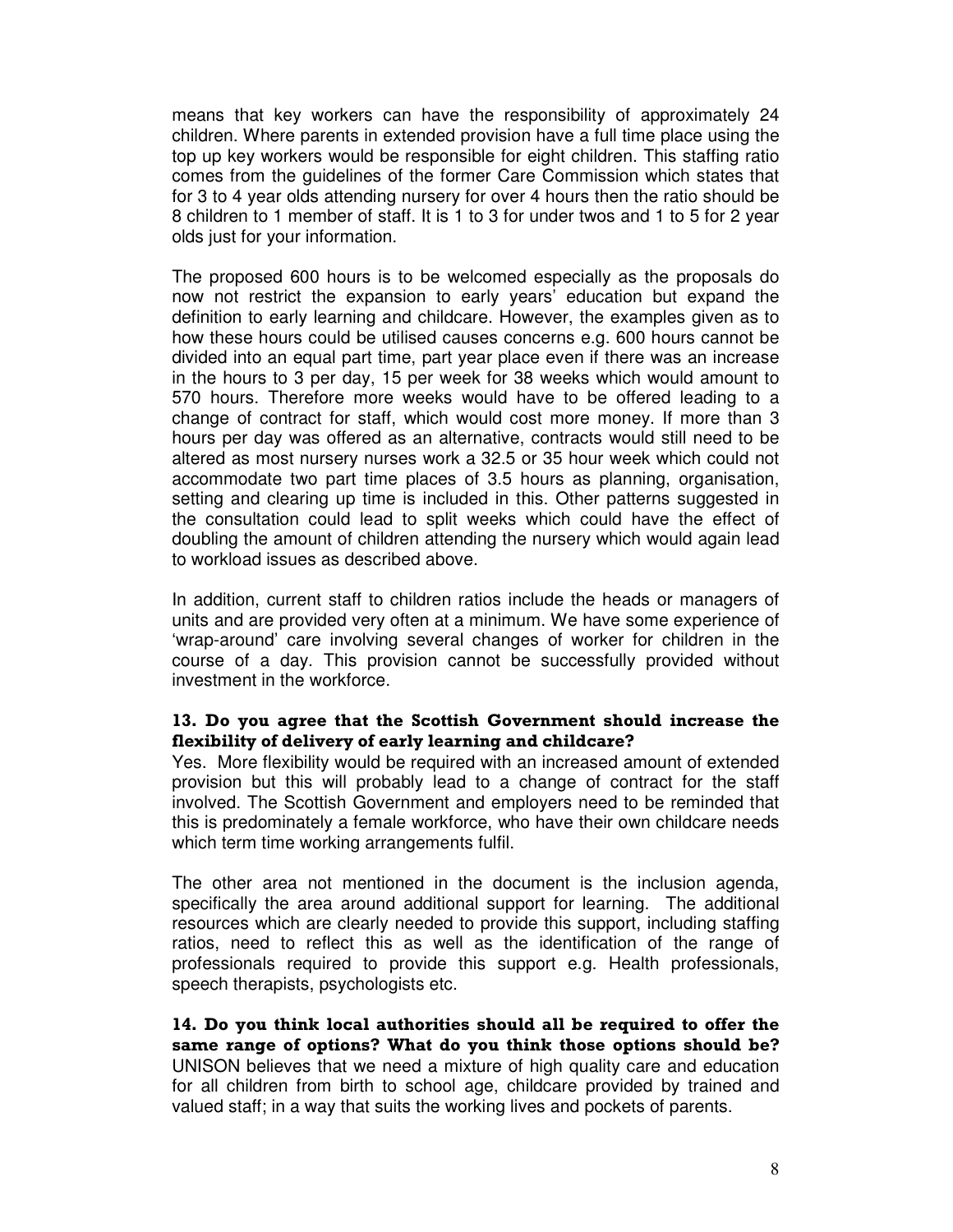Local authorities should be given a framework to work within that ensures basic standards but allows for innovation and local solutions to local needs.

#### 15. How do you think the issue of cross-boundary placements should be managed, including whether this might be through primary or secondary legislation or guidance?

Clarity in funding arrangements and responsibilities would help remove some of the barriers to cross-boundary working.

#### 16. Do you agree with the additional priority for 2-year olds who are 'looked after'? What might need to be delivered differently to meet the needs of those children?

We welcome the increase in minimum annual provision for pre-school education, the increase in flexibility to make this service 'seamless' and the additional provision for vulnerable children.

However, workforce implications as outlined in question 12 have to be taken into consideration and this provision cannot be successfully provided without investment.

#### 17. Do you agree with the proposal to provide a point of contact for children, young people and families through a universal approach to the Named Person role?

We welcome the focus on the role of universal services in ensuring children get the help they need when they need it and that is done in a co-ordinated way.

However, there is anxiety among universal service staff that the role will be one of a quasi-social worker when we are clear that this is not what is intended. Guidance and clarity on the role for those expected to undertake it will be needed. This should be in the form of an overall educative programme that allows staff to buy into the plan and identify with its principles, rather than the narrow concept of a 'job description'.

# 18. Are the responsibilities of the Named Person the right ones? Are there any additional responsibilities that should be placed on the Named Person?

The responsibilities are appropriate and should be maintained at a level that ensures that it does not require significant extra duties and responsibilities over and above the Named Person's core role. As they stand, the responsibilities will require additional front-line time and administrative support and it is unlikely that agencies will be able to easily allocate those resources. The responsibilities should be kept at a level that are manageable and do not require additional skills and knowledge to that required for the key role of the person concerned, i.e., there should be no expectation that the Named Person is a 'lead professional'.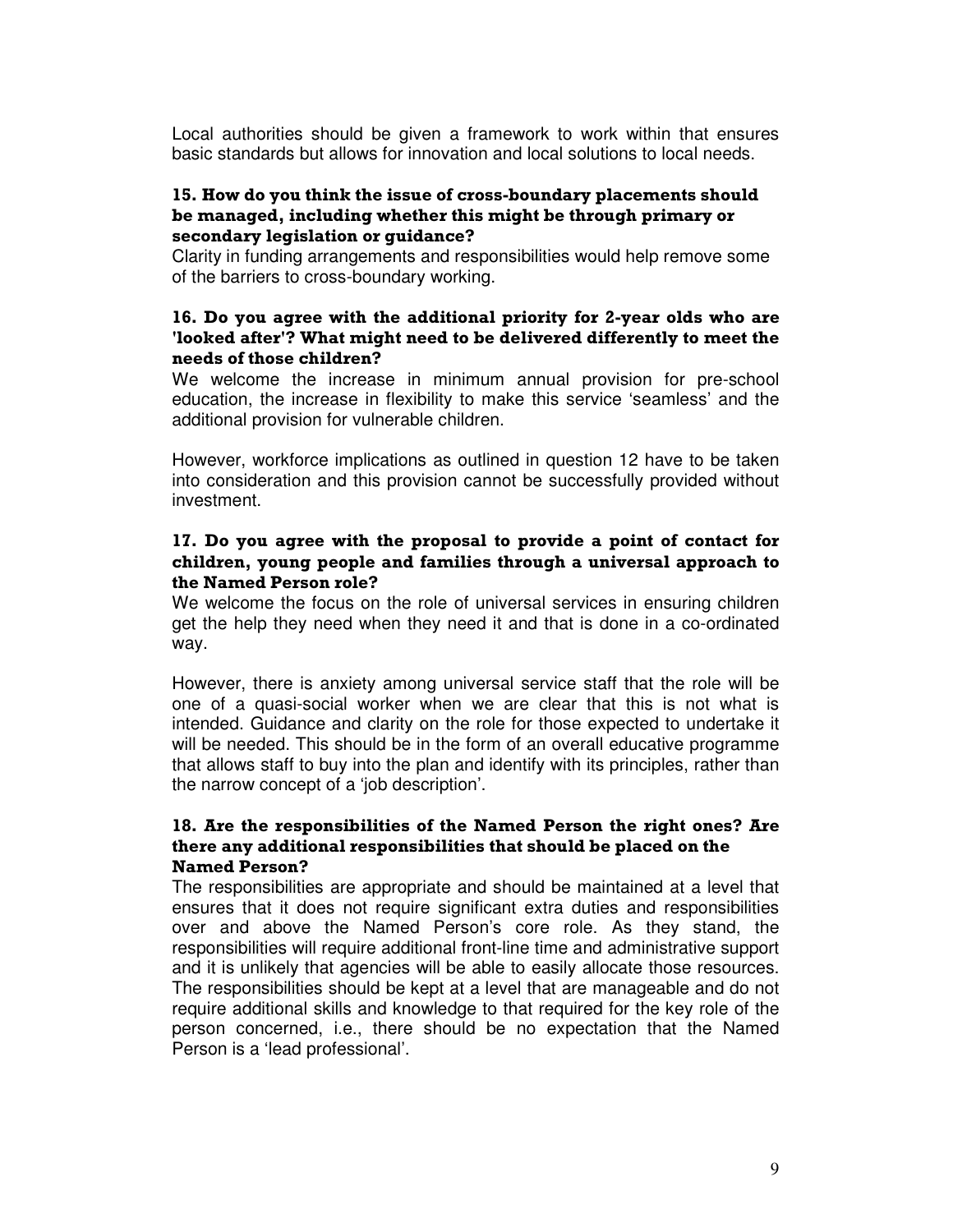#### 19. Do you agree with the proposed allocation of responsibilities for ensuring that there is a Named Person for a child at different stages in their lives set out in the consultation paper?

The allocation to the universal service most closely related to the child seems the best way forward but again resources and staff time are critical to this.

#### 20. Do you think that the arrangements for certain groups of schoolaged children as set out in the consultation paper are the right ones? What, if any, other arrangements should be made? Have any groups been missed out?

The arrangements appear to be adequate and we cannot at present think of any others or groups that need to be included.

#### 21. Do you think a single planning approach as described in the consultation paper will help improve outcomes for children?

There needs to be more clarity about the Single Child's Plan. The term sounds so simple but there is a danger that it becomes so reduced to the lowest common denominator that it becomes useless. There needs to be a recognition that more detailed education, social work, medical and other plans will need to lie behind this. There is a major resource issue in terms of time and support for named persons and lead professionals to effectively pull together these plans.

The last thing our members need is more forms.

22. How do you think that children, young people and their families could be effectively involved in the development of the Child's Plan? There needs to be a universal assumption that young people and their families will be involved in all meetings, that they have control over their own information and that they play an integral part in the plan.

# 23. Do you agree that care-leavers should be able to request assistance from their local authority up to and including the age of 25 (instead of 21 as now)?

We welcome the raising of the age of young people leaving care having a right to ask for help from a local authority from 21 to 25. However, we caution that this might not be the right time when local authorities have to cut rather than invest. Giving the right must be accompanied by the resources to make that right a reality.

This is a key issue for young people leaving care. They are asked to prepare for independence at a far younger age, often at 16 or earlier, than the rest of the population – as much as 10 years earlier according to some figures. The primary reason for this is pressure on resources. Foster care payments stop at 18. Young People's units are not designed to allow young people to stay on and move when they are ready. Often there is not a seamless transition from children's to adult services.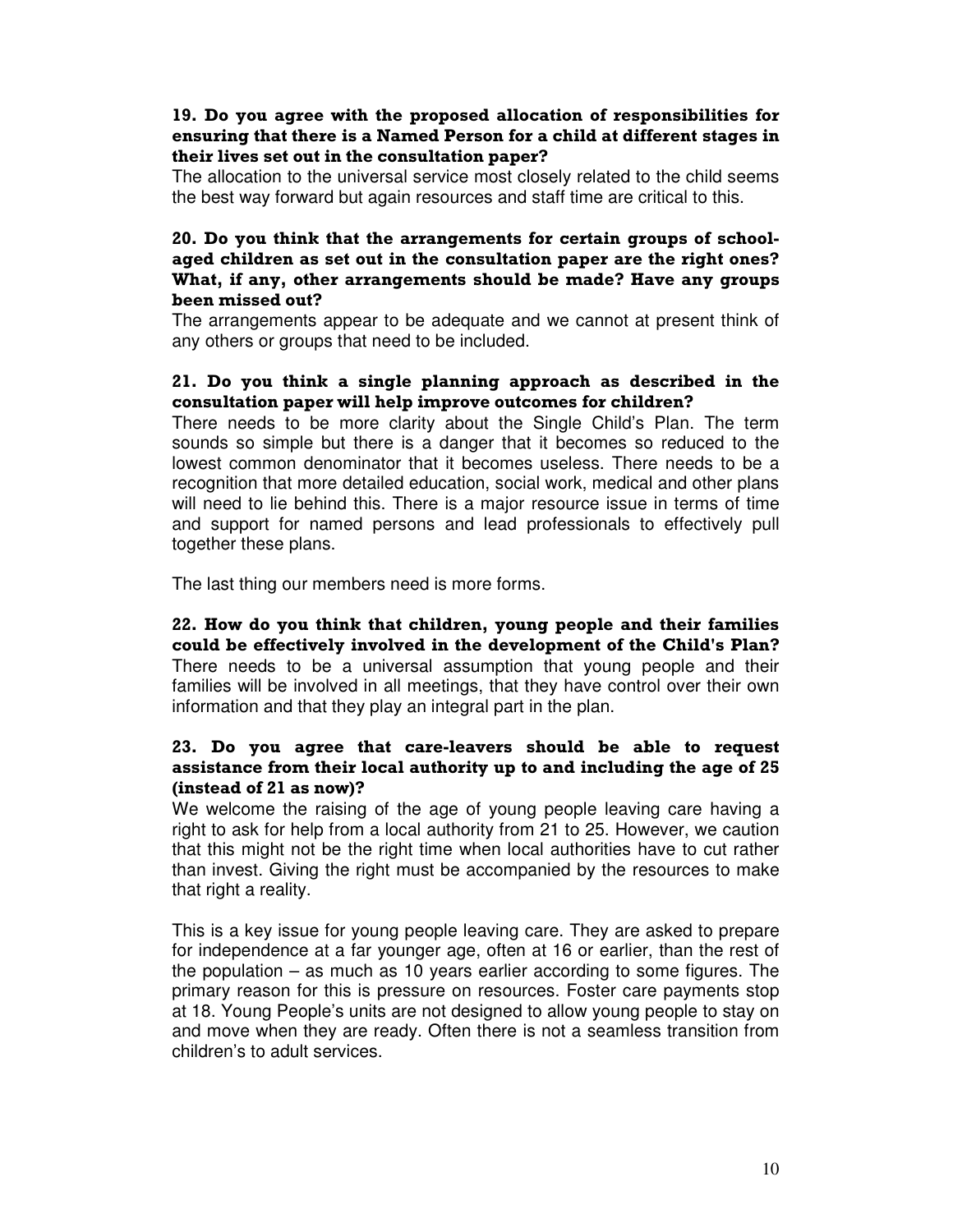Most of all, the resources are not there to allow young people leaving care to make the same mistakes as the rest of the population, then come back home, regroup and try again.

# 24. Do you agree that it would be helpful to define corporate parenting, and to clarify the public bodies to which this definition applies? If not, why not?

We welcome the plan for a clear definition of 'corporate parenting' and its extension to the range of agencies that have a role with young people. However, this in itself will not bring improvements and it needs to be rolled out with a plan to build a change in culture across and within agencies. For example, in local government, it is not unusual for the responsibility for 'corporate parenting' to lie solely with social work services with less responsibility taken by key services like education, housing and employment services. Politicians also need to be educated in their role as 'corporate parents' and we welcome some initiatives where local authorities are seeking to give job opportunities to young people who are, or were, looked after.

25. We believe that a definition of corporate parenting should refer to the collective responsibility of all public bodies to provide the best possible care and protection for looked-after children and to act in the same way as a birth parent would. Do you agree with this definition? Yes

#### 26. Do you agree that a new order for kinship carers is a helpful additional option to provide children with a long-term, stable care environment without having to become looked after?

In terms of the proposed kinship care order, we would need more detail before giving a definitive response. We would caution against some of the unintended consequences of the current kinship carer payment scheme. Because a child has to be looked after in order for kinship carers to receive payments, we believe that some children are being referred to children's' hearings and becoming formally looked after entirely to qualify for the payments. In many cases these children would otherwise have not come into the system.

We support the current assessment scheme for kinship carers but stress that it needs to realistically recognise family relationships and the relative success of kinship placements and avoid setting the assessment bar too high.

There are many positives in the kinship care system but we are aware that the payments, if made at all, vary widely across local authorities as does the level of non-financial support available.

In the initial stages of the scheme, those who needed the support were not getting it because benefits were deducted in light of the payments. Where middle to high earners would receive kinship care payments on top of their salaries, many on benefits found that they were no better off because of the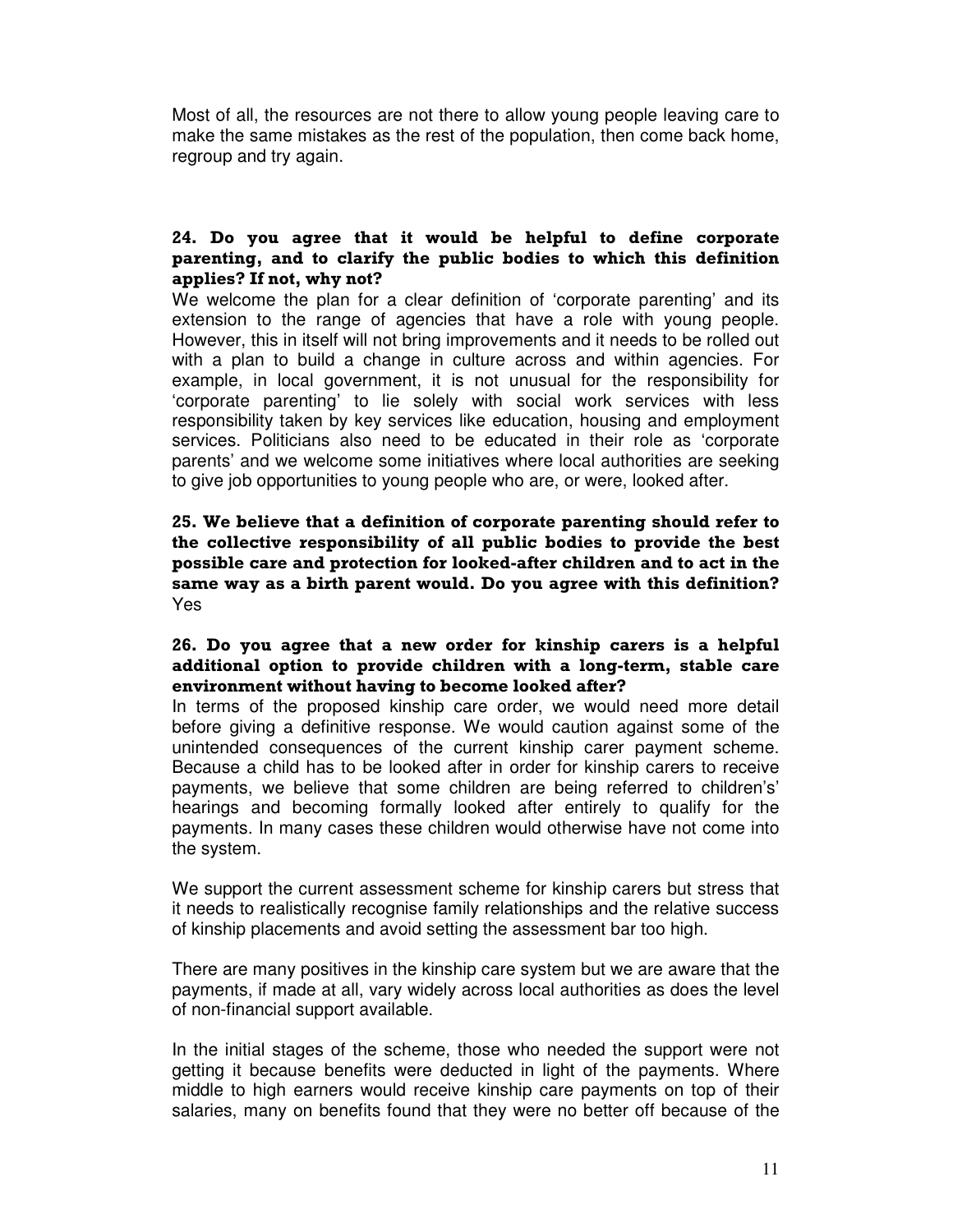deductions. All that was happening was that central government financial responsibility was being passed to Local Authorities. The system still remains unclear.

We would welcome a system that genuinely supports kinship carers and also provides financial support where it is needed in a fair and transparent way.

# 27. Can you think of ways to enhance the order, or anything that might prevent it from working effectively?

UNISON has no comments on this at present.

28. Do you agree that local authorities should be required to match adoptive children and families through Scotland's Adoption Register? UNISON has no comments on this at present.

# 29. Do you agree that fixing maximum limits for fostering placements would result in better care for children in foster care? Why?

Guidance would be more appropriate than setting a defined limit. It is of course important to ensure carers are not overloaded or misused when resources are tight and that children are not placed in a quasi-residential unit environment. However case by case decisions would be more appropriate depending on the accommodation, children's needs etc.

#### 30. Do you agree foster carers should be required to attain minimum qualifications in care?

There should be some form of national standard and expectation of review and refresher training. There is a wide variance in the skills and experience of foster carers and in an ideal world they would be matched on every occasion with the needs of a particular child. In reality, resource restrictions mean placement very often depends on who is available at the time. Standards should ensure carers are versed in the reasons for children's plans and the evidence that underpins them but expectations should not be at a level that over-professionalises the role.

#### 31. Would a foster care register, as described, help improve the matching by a local authority (or foster agency)? Could it be used for other purposes to enhance foster care?

UNISON has no specific policy on this. We believe that the primary focus should be on recruitment and support of carers with realistic remuneration. A situation must not be allowed to develop that sees local authority carers becoming the poor relatives of agency carers. The market for agency carers is largely created by the lack of local authority carers and reasons for that need to be examined.

# 32. Do you think minimum fostering allowances should be determined and set by the Scottish Government? What is the best way to determine what rate to pay foster carers for their role - for example, qualifications of the carer, the type of 'service' they provide, the age of child?

Allowances and fees need to reflect the importance of the job carers do and